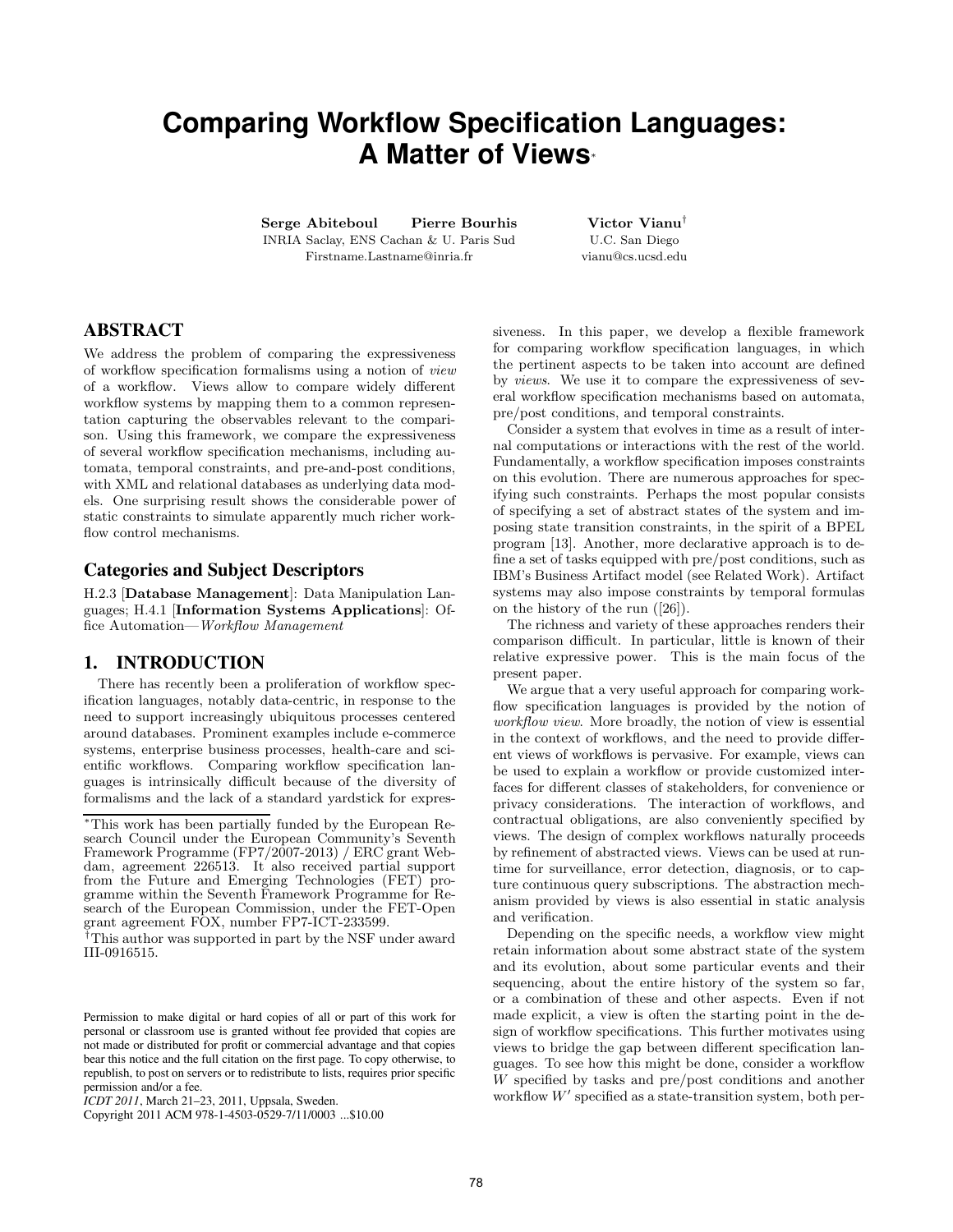taining to the same application. One way to render the two workflows comparable is to define a view of  $W$  as a statetransition system compatible with  $W'$ . This can be done by defining states using queries on the current instance and state transitions induced by the tasks. To make the comparison meaningful, the view of  $W$  should retain in states the information relevant to the semantics of the application, restructured to make it compatible with the representation used in W′ . More generally, views may be used to map given workflows models to an entirely different model appropriate for the comparison. We will formalize the general notion of view and introduce a form of bisimulation over views to capture the fact that one workflow simulates another.

In our formal development, we mostly use the Active XML model [1], which provides seamless integration of complex data and processes. To describe system evolution (in the absence of workflow constraints), we use a core model called Basic Active XML (BAXML for short). BAXML documents are abstractions of XML with embedded service calls. A BAXML document is a forest of unordered, unranked trees, whose internal nodes are labeled with tags from a finite alphabet and whose leaves are labeled with tags, data values, or function symbols. The document evolves as a result of function calls that initiate new sub-tasks, and returns of results of function calls (using some local rewritings). The functions can be internal or external, the latter modeling interaction with the environment. For example, a BAXML document is shown in Figure 1. Documents are subject to static constraints specified by a DTD and a Boolean combination of tree-patterns. Note that this already provides some form of control on the execution flow, since a function call can be activated, or its result returned, only if the resulting instance does not violate the static constraints. Indeed, we will see that this already provides very powerful means to enforce workflow constraints.

BAXML provides a very natural framework for specifying runs of systems in which tasks correspond to evolving documents, and function calls are seen as requests to carry out sub-tasks. With the core model in place, we consider three ways of augmenting BAXML with explicit workflow control, corresponding to three important workflow specification paradigms:

- Automata The automata are non-deterministic finite-state transition systems, in which states have associated tree pattern formulas with free variables acting as parameters. A transition into a state can only occur if its associated formula is true. In addition, the automaton may constrain the values of the parameters in consecutive states.
- Guards These are pre-conditions controlling the firing of function calls and the return of their answers. This control mechanism was introduced in [5], where the results concern verification of temporal properties of such systems.
- Temporal properties These are expressed in a temporal logic with tree patterns and Past LTL operators. A temporal formula constrains the next instance based on the history of the run.

Although presented here in the context of BAXML, these extensions capture the essential aspects of the three specification paradigms regardless of the specific underlying data model.

Our main results concern the relative power of BAXML and its extensions as workflow specification languages. When we insist that they generate *exactly* the same runs, the three extensions turn out to be incomparable. More interestingly, we then consider a more permissive and realistic notion of equivalence in which a view allows to hide portions of the data and some of the functions, thus providing more leeway in simulating one workflow by another. Surprisingly, we show that the core BAXML alone is largely capable to simulate the three specification mechanisms based on guards, automata, and temporal properties. This indicates the considerable power of static constraints to simulate apparently much richer workflow control mechanisms. Of course, specifications using guards, automata, and temporal properties are typically much more readable than their equivalent specifications in BAXML using hidden functions and static constraints.

The above results show the usefulness of seeing a workflow abstractly as a constraint on the runs of an underlying system, decoupled from the specific approach for defining the constraint. It also demonstrates the effectiveness of views in comparing workflows and worklow specification languages. Although the above languages are formalized in a specific Active XML context, we believe that the results demonstrate the wide applicability of the approach beyond this particular setting. In particular, the proofs provide general insight into when and how specifications based on automata, guards, and temporal constraints can simulate each other.

After settling the relative expressiveness of the languages using BAXML as a common core, we finally consider IBM's business artifact model, which uses a different paradigm based on the relational model and services equipped with first-order pre/post conditions. Relying once again on the views framework, we compare BAXML to the business artifact model, as formalized in [16]. We prove that BAXML can simulate artifacts, but the converse is false. The first result uses views mapping XML to relations and functions to services, so that artifacts become views of BAXML systems. For the negative result we use views retaining just the trace of function and service calls from the BAXML and the artifact system. This is a powerful result, since it extends to any views exposing more information than the function/service traces. The latter results demonstrate once again the flexibility and power of the views approach to comparing workflows.

#### *Related work.*

Workflow modeling and specification has traditionally been process centric (e.g., [22, 39]). This has been captured in the workflows community by flowcharts, Petri nets [40, 41, 7], and state charts [25, 32]. The comparison of such systems using the notion of bisimulation is considered in [31, 38]. More recently, data-centric workflows have been considered in [42], and in particular the artifact model of IBM [35]. Verification for such models is considered in [23, 24, 11, 16, 21]. The comparison of such systems is considered in [14] using the notion of dominance, which focuses on the input/output pairs of the workflows. Other models in the same spirit include the Vortex workflow framework [28, 18, 27], the OWL-S proposal [30, 29] as well as some work on semantic Web services [33]. The article [17] (building on [37, 6]), considers the verification of properties of data-centric workflows specified in LTL-FO, first-order logic extended with linear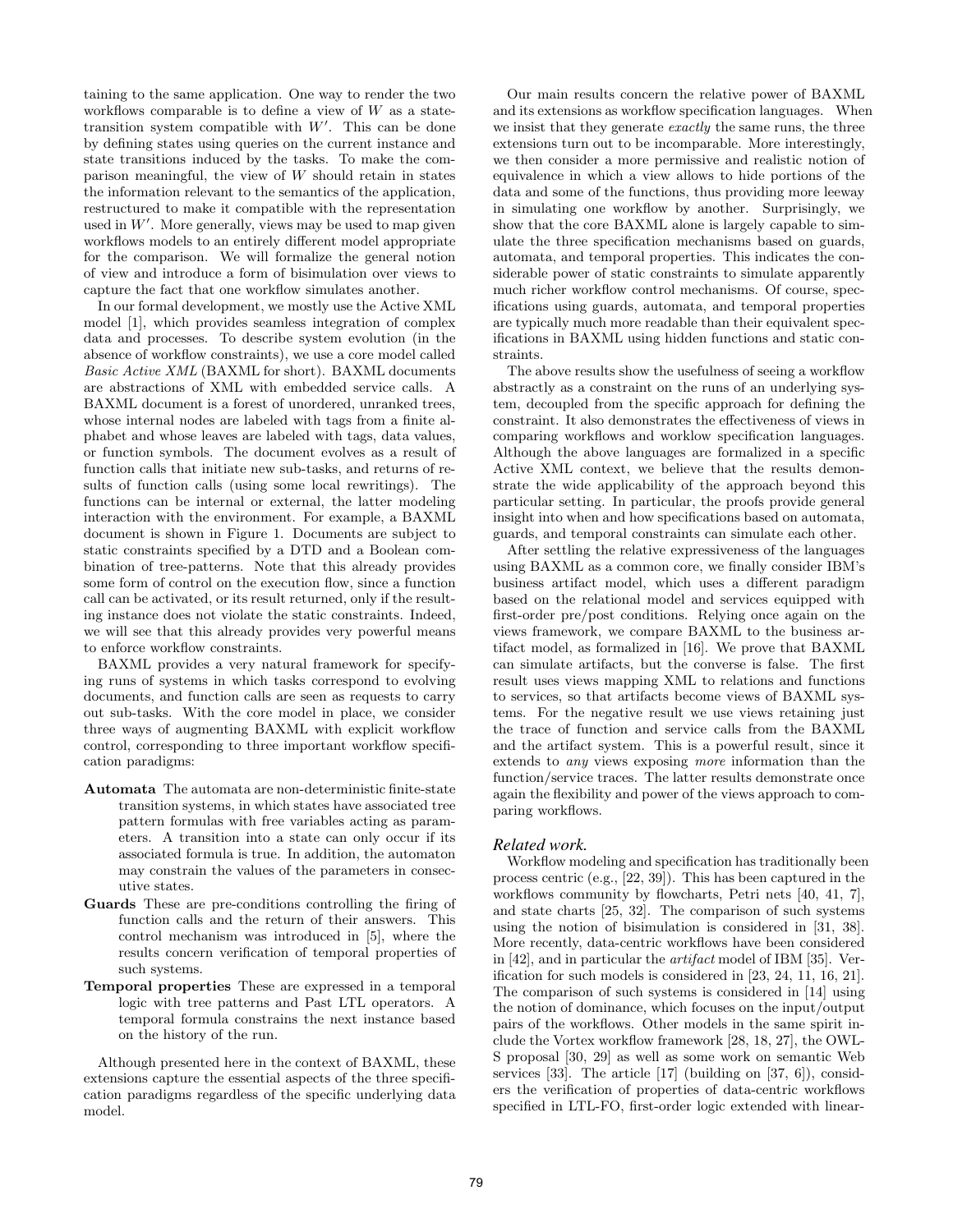time temporal logic operators. Similar extensions have been previously used in various contexts [19, 3, 37]. Apart from the work on verification of BAXML with guards mentioned above [5], most other work on static analysis on XML (with data values) deals with documents that do not evolve in time, e.g., [20, 10, 8]. This motivated studies of automata and logics on strings and trees over infinite alphabets [34, 15, 12]. See [36] for a survey on related issues.

A survey on Active XML may be found in [1]. In [2], active XML documents are used to capture data and workflow management activities in distributed settings, in the spirit of the artifact approach. The study of the interplay between queries and sequencing in the artifact approach was the driving motivation of the present work.

#### *Organization.*

The paper is organized as follows. We introduce the viewbased framework for comparing workflow languages in Section 2. The BAXML model and the workflow languages are presented in Sections 3 and 4. Their expressive power with respect to different views is compared in Section 5. In Section 6 we compare BAXML with a variant of IBM's business artifacts, and show that BAXML can simulate artifacts, but the converse is false. We end with brief conclusions. Due to space limitations, most proofs are omitted.

## **2. VIEWS AND SIMULATIONS**

In this section, we introduce an abstract framework for workflows and views of workflows. We then use it to compare workflows.

## *Workflow Systems and Languages*

The model for workflows we consider is quite general. Intuitively, a workflow system describes the tree of the possible runs of a particular system. More formally, the nodes of a workflow system are labeled by states from an infinite set  $Q_{\infty}$  and the edges by *events* from an infinite set  $E_{\infty}$  $(Q_{\infty} \cap E_{\infty} = \emptyset)$ . For example, a state of a workflow system may be an instance of a relational database or an XML document. It may also include various other relevant information such as the state of an automaton controlling the workflow, or historical information such as the prefix of the run leading up to it. A typical event may consist of the activation of a task, including its parameters. The presence of data explains why the sets  $Q_{\infty}$  and  $E_{\infty}$  are taken to be infinite.

The workflow systems we consider include two particular events, namely *block* and  $\epsilon$ , both in  $E_{\infty}$ , whose role we explain briefly. First consider block. For uniformity, it is convenient to assume that all runs are infinite. To this end, we use the distinguished event block to signal that the system has reached a terminal state that repeats forever (so once a system blocks, it remains blocked).

On the other hand, the  $\epsilon$  event corresponds to the classical notion of silent transition. Its meaning is best explained in the context of a view (to be formally defined further), which defines the observable portion of states and events. In particular, it may hide information about states as well as events in the source system. For a transition in the source system, if the event is (even partially) visible in the view or if the state of the view changes, the transition is observable in the view. On the other hand, it may be the case that both

the event and the state change are invisible in the view. So, although there has been a transition in the workflow system, nothing can be observed in the view. This is modeled by a silent transition, indicated by the special event  $\epsilon$ . Observe that, unlike for blocking transitions, an  $\epsilon$  transition may be followed in the view by non- $\epsilon$  (visible) transitions, in which the state may change.

More formally:

DEFINITION 1 (WORKFLOW SYSTEM). A workflow system is a tuple  $(N, n_0, \delta, q_0, \lambda_N, \lambda_\delta)$  where:

- $(N, n_0, \delta)$  is a tree with root  $n_0$ , nodes N, edges  $\delta$ .
- $\bullet$  all maximal paths from  $n_0$  are infinite.
- $\lambda_N$  is a function from N to  $Q_{\infty}$ , and  $\lambda_N(n_0) = q_0$ .
- $\lambda_{\delta}$  is a function from  $\delta$  to  $E_{\infty}$ .
- for each  $(n, n') \in \delta$ , if  $\lambda_{\delta}((n, n')) = \epsilon$  then  $\lambda_N(n) =$  $\lambda_N(n')$ .
- for each  $(n, n') \in \delta$ , if  $\lambda_{\delta}((n, n')) = \text{block then } n'$  is the only child of n and  $\lambda_N(n) = \lambda_N(n')$ . Moreover, n' has only one outgoing edge also labeled block.

The edges in  $\delta$  are also called *transitions* of the workflow, and  $q_0$  is called its *initial state*.

Finally, a workflow language W consists of an infinite set of expressions, called workflow specifications. For example, BAXML, and its extensions with guards, automata, and temporal constraints, are all workflow languages. Given a workflow language W and  $W \in W$ , the semantics of W is a workflow system (i.e., the tree of runs defined by  $W$ ) and is denoted by  $[W]_W$ , or  $[W]$  when W is understood.

#### *Views of Workflow Systems*

We next formalize the notion of view of a workflow system. We will argue that this is an essential unifying tool for understanding diverse workflow models. In the present paper, we rely heavily on the notion of view in order to compare workflows languages.

A view V is a mapping on  $Q_{\infty} \cup E_{\infty}$ , such that  $V(Q_{\infty}) \subseteq$  $Q_{\infty}$ ,  $V(E_{\infty}) \subseteq E_{\infty}$ ,  $V(\epsilon) = \epsilon$ , and  $V(e) = block$  iff  $e =$ block. This mapping is extended to workflow systems as follows. Let  $WS = (N, n_0, \delta, q_0, \lambda_N, \lambda_\delta)$  and V be a view. Then  $V(WS)$  is defined<sup>1</sup> as  $(N, n_0, \delta, V(q_0), \lambda_N \circ V, \lambda_\delta \circ V)$ . We say that the view V is well-defined for WS if  $V(WS)$  is a workflow system.

Note that, by definition of the mapping, the properties of blocking transitions are automatically preserved. Note also that, by definition of well-defined workflow system, for each  $(n, n') \in \delta$ , if  $V(\lambda_{\delta}((n, n'))) = \epsilon$  then  $V(\lambda_N(n)) =$  $V(\lambda_N(n'))$ .

### *Simulation of Workflows*

We next consider the comparison of workflow systems and workflow languages based on the concept of view. We use a variant of bisimulation [31] (that we call w-bisimulation). Of course, many other semantics for comparison are possible. We refrain from attempting a taxonomy of such semantics, and instead settle on one definition that is quite general and adequate for our purposes.

<sup>&</sup>lt;sup>1</sup>Composition is applied left-to-right.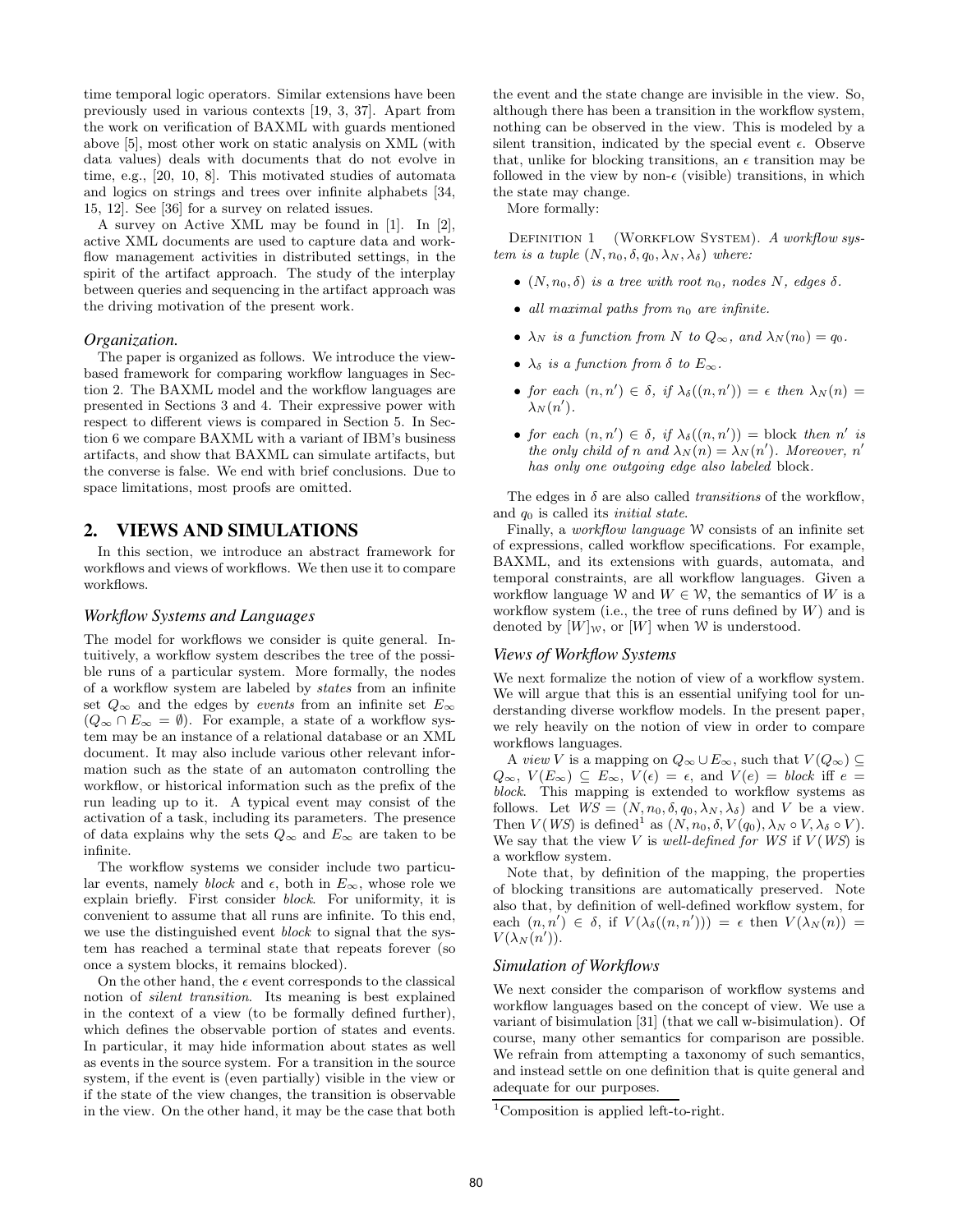In our semantics, we wish to be able to capture silent transitions as well as infinite branches of such transitions. Given a workflow system as above, for each  $e \in E - \{\epsilon\},\$ we define the relation  $\stackrel{e}{\rightarrow}$  on nodes by  $n \stackrel{e}{\rightarrow} m$  if there is a sequence of transitions from  $n$  to  $m$ , all of which are silent except for the last one, which is labeled e.

Informally, the silent transitions are seen as partial internal computation that do not have impact for the possible observable reachable events. The choices made during the internal computation may be different, but the visible transitions at the end of sequences of silent transitions are the same.

DEFINITION 2 (W-BISIMULATION). Let

$$
\text{WS}_i = (N^i, n_0^i, \delta^i, q_0, \lambda_N^i, \lambda_\delta^i)
$$

 $i \in \{1, 2\}$ , be two workflow systems (with the same initial state). A relation B from  $N^1$  to  $N^2$  is a w-bisimulation of  $WS_1$  and  $WS_2$  if  $B(n_0^1, n_0^2)$  and for each  $n_1, n_2$  such that  $B(n_1, n_2)$  the following hold:

- $\lambda_N^1(n_1) = \lambda_N^2(n_2)$ .
- For each event  $e \neq \epsilon$ , if  $n_1 \stackrel{e}{\rightarrow} n'_1$  in WS<sub>1</sub> then there exists  $n'_2$  such that  $n_2 \stackrel{e}{\rightarrow} n'_2$  in  $WS_2$  and  $B(n'_1, n'_2)$ , and conversely.
- there is an infinite path of silent transitions from  $n_1$ in  $WS_1$  iff there is an infinite path of silent transitions from  $n_2$  in  $WS_2$ .

We denote by  $WS_1 \sim WS_2$  the fact that there exists a wbisimulation of  $WS_1$  and  $WS_2$ .

We note that there are well-known notions of bisimulation related to ours, such as weak-bisimulation and observationcongruence equivalence, motivated by distributed algebra [31]. These differ from w-bisimulation in their treatment of silent transitions. For example, infinite paths of silent transitions are relevant to w-simulation but are ignored in weak bisimulation. It can be seen that observation-congruence equivalence implies w-bisimulation, but weak bisimulation and w-bisimulation are incomparable.

Clearly, ∼ is an equivalence relation. Observe that views preserve w-bisimulation. More precisely, let  $WS_1 \sim WS_2$ . Then for each view  $V$ ,

(\*)  $V(WS_1)$  is well-defined iff  $V(WS_2)$  is well-defined, in which case  $V(WS_1) \sim V(WS_2)$ .

Equivalence of workflow systems as previously defined essentially requires the two systems to have the same set of states and events. However, in general we wish to compare workflow systems whose states and events may be very different. In order to make them comparable, we use views mapping the states and events of each system to a common, possibly new set of states and events. Intuitively, these represent abstractions extracting the observable information relevant to the comparison. The views may also involve substantial restructuring, thus extending classical database views.

Suppose we wish to compare languages  $W_1$  and  $W_2$ . To compare workflow specifications in  $W_1$  and  $W_2$ , we use sets of views  $V_1$  and  $V_2$  that map the states and events of  $W_1$ and  $\mathcal{W}_2$  to a common set.

DEFINITION 3 (SIMULATION). Let  $W_1, W_2$  be workflow languages and  $\mathcal{V}_1, \mathcal{V}_2$  be sets of views. The language  $\mathcal{W}_2$ simulates W<sub>1</sub> with respect to  $(\mathcal{V}_1, \mathcal{V}_2)$ , denoted  $\mathcal{W}_1 \hookrightarrow_{(\mathcal{V}_1, \mathcal{V}_2)}$  $W_2$ , if for each  $W_1 \in W_1$  and  $V_1 \in V_1$  such that  $V_1(W_1)$  is well-defined, there exist  $W_2 \in \mathcal{W}_2$  and  $V_2 \in \mathcal{V}_2$  such  $V_2(W_2)$ is well-defined and  $V_1(W_1) \sim V_2(W_2)$ .

REMARK 1. Note that the definition of simulation does not require effective construction of the simulating workflow specification. However, all our positive simulation results are constructive. The negative result in Theorem 11 also concerns effective simulation.

For sets of views  $\mathcal{V}, \mathcal{V}'$ , we define  $\mathcal{V} \circ \mathcal{V}' = \{ V \circ V' \mid V \in$  $V, V' \in V'$ . Intuitively, a view  $V \circ V'$  is coarser than V (or equivalently, V is more refined than  $V \circ V'$ ).

The following key lemma is a straightforward consequence of  $(*)$ . It states that the relation  $\hookrightarrow$  is stable under composition of views.

LEMMA 1 (COMPOSITION). Let  $W_1$  and  $W_2$  be workflow languages and  $\mathcal{V}_1, \mathcal{V}_2$  and  $\mathcal{V}$  be sets of views. If  $W_1 \hookrightarrow_{(\mathcal{V}_1,\mathcal{V}_2)} W_2$  then  $W_1 \hookrightarrow_{(\mathcal{V}_1 \circ \mathcal{V}, \mathcal{V}_2 \circ \mathcal{V})} W_2$ .

The Composition Lemma allows to relate simulations relative to different classes of views. It says that simulation relative to given views implies simulation relative to any coarser views. This provides a tool for proving both positive and negative simulation results.

A useful version of the above lemma is the following, combining composition and transitivity.

LEMMA 2. Let  $W_1, W_2, W_3$  be workflow languages, and  $\mathcal{V}_1, \mathcal{V}_2, \mathcal{V}_3$  and  $\mathcal V$  be sets of views. If  $\mathcal{W}_1 \hookrightarrow_{(\mathcal{V}_1, \mathcal{V}_2 \circ \mathcal{V})} \mathcal{W}_2$ and  $W_2 \hookrightarrow_{(\mathcal{V}_2,\mathcal{V}_3)} W_3$ , then  $W_1 \hookrightarrow_{(\mathcal{V}_1,\mathcal{V}_3 \circ \mathcal{V})} W_3$ .

As we will see, the version of transitivity provided by the above is routinely used in proofs that combine multiple stages of simulation.

## **3. THE BASIC AXML MODEL**

In this section we present BAXML, the Basic AXML model. This is essentially a simplified version of the GAXML model of [5], obtained by stripping it of the control provided by call and return guards of functions (all such guards are set to true). We consider such control later as one of the workflow specification mechanisms. The section may be skipped by readers familiar with the GAXML model. Due to space constraints, and to limit duplication, the description is informal.

To illustrate our definitions, we use a simplified version of the Mail Order example of [5]. The purpose of the Mail Order system is to fetch and process individual mail orders. The system accesses a catalog subtree providing the price for each product. Each order follows a simple workflow whereby a customer is first billed, a payment is received and, if the payment is in the right amount, the ordered product is delivered.

In the model, trees are unranked and unordered. We assume given the following disjoint infinite sets: *nodes* N (denoted n, m), tags  $\Sigma$  (denoted a, b, c, ...), function names  $\mathfrak{F}$ , data values  $\mathcal{D}$  (denoted  $\alpha, \beta, \ldots$ ) data variables  $\mathcal{V}$  (denoted  $X, Y, Z, \ldots$ , possibly with subscripts.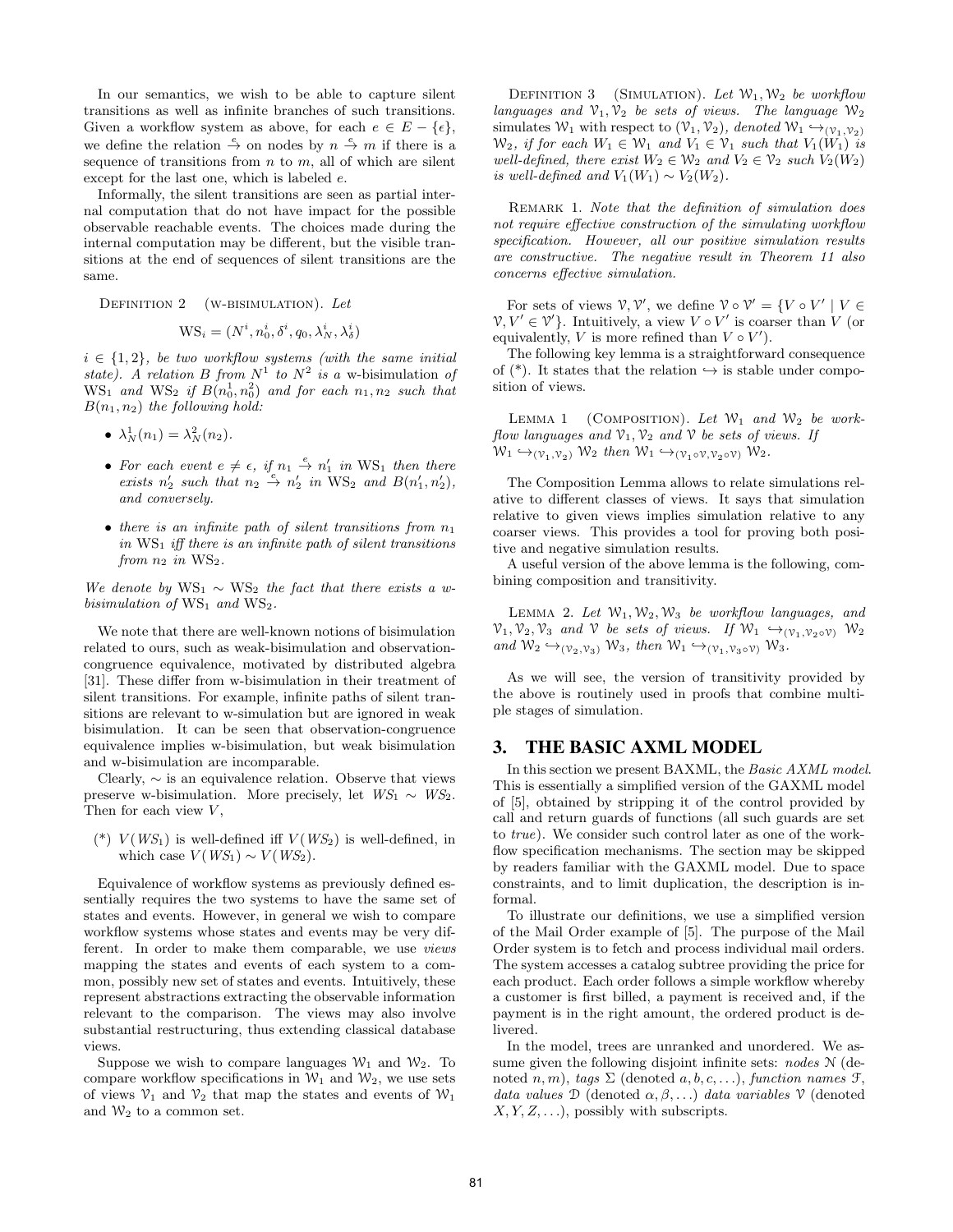For each function name  $f$ , we also use the symbols  $If$ and ?f, called *function symbols*, and denote by  $\mathcal{F}^!$  the set  $\{!f \mid f \in \mathcal{F}\}\$ and by  $\mathcal{F}^?$  the set  $\{?f \mid f \in \mathcal{F}\}\$ . Intuitively,  $!f$  labels a node where a call to function  $f$  can be made (possible call), and ?f labels a node where a call to f has been made and some result is expected (running call). After the answer of a call at node  $x$  is returned, the call may be kept or the node  $x$  may be deleted. If calls to  $!f$  are kept, f is called continuous, otherwise it is non-continuous. For example, the role of the MailOrder function in Figure 1 is to indefinitely fetch new mail orders from customers, so MailOrder is specified to be continuous. On the other hand, the function !Bill occurring in a MailOrder is meant to be called only once, in order to carry out the billing task. Once the task is finished, the call can be removed. Therefore, Bill is specified to be non-continuous.

A BAXML document is a tree whose internal nodes are labeled with tags in  $\Sigma$  and whose leaves are labeled by either tags, function symbols, or data values. A BAXML forest is a set of BAXML trees. An example of BAXML document is given in Figure 1.

To avoid repetitions of isomorphic sibling subtrees, we define the notion of reduced tree. A tree is reduced if it contains no distinct isomorphic sibling subtrees without running calls ?f. We henceforth assume that all trees considered are reduced, unless stated otherwise. However, note that the forest of an instance may generally contain multiple isomorphic trees.

*Patterns.* We use patterns as the basis for our query language, and later in the specification of workflow constraints and temporal properties. A pattern is a forest of tree-patterns. A tree-pattern is a tree whose edges are labeled by child (/) or descendant  $\left(\frac{1}{1}\right)$ , where, as in XPath, descendant is reflexive. Nodes are labeled by tags if they are internal, and by tags, function symbols, or variables if they are leafs. In addition, nodes may be labeled by wildcard (\*), which can map to any tag. A constraint consisting of a Boolean combination of (in)equalities between the variables and/or data constants may also be given. In particular, we can specify joins (equality of data values). A tree-pattern is evaluated over a tree in the straightforward way. The definition of the evaluation of patterns over forests extends the above in the natural way. An example is given in Figure 2 (a). The pattern shown there expresses the fact that the value Order-Id is not a key. It does not hold on the BAXML document of Figure 1. (Indeed, we want Order-Id to be a key).

We sometimes use patterns that are evaluated relative to a specified node in the tree. More precisely, a relative pattern is a pair  $(P, self)$  where P is a pattern and self is a node of P. A relative pattern  $(P, self)$  is evaluated on a pair  $(F, n)$ where  $F$  is a forest and  $n$  is a node of  $F$ . Such a pattern forces the node self in the pattern to be mapped to  $n$ . Figure 2 (b) provides an example of relative pattern. The pattern shown there checks that a product that has been ordered occurs in the catalog. It holds in the BAXML document of Figure 1 when evaluated at the unique node labeled !Bill.

We also consider Boolean combinations of (relative) patterns. The (relative) patterns are matched independently of each other and the Boolean operators have their standard meaning. If a variable  $X$  occurs in two different patterns  $P$  and  $P'$  of the Boolean combination then it is treated as quantified existentially for  $P$  and independently quantified for  $P'$ .

It will be useful to occasionally consider parameterized patterns, in which some variables are designated as free. Let  $P(\bar{X})$  be a pattern with free variables  $\bar{X}$ , and  $\nu$  an assignment of data values to  $\overline{X}$ . A BAXML forest I satisfies  $P(\overline{X})$ for assignment v, denoted  $I, \nu \models P(\bar{X})$ , if I satisfies the pattern  $P(\nu(X))$  obtained by replacing each variable in X by its value under  $\nu$ .





*Queries.* As previously mentioned, patterns are used in queries, as shown next. A query is a finite union of rules of the form  $Body \rightarrow Head$ , where  $Body$  and  $Head$  are patterns and Head contains no descendant edges and no constants, and all its variables occur in Body. In each tree of Head, all variables occur under a designated constructor node, specifying a form of nesting. When evaluated on a forest, the matchings of Body define a set of valuations of the variables. The answer for the rule is obtained by replacing, in each tree of Head, the subtree rooted at the constructor node with the forest obtained by instantiating the variables in the subtree with all their matchings provided by the *Body*. The answer to the query is the union of the answers for each rule. As for patterns, we may consider queries evaluated relative to a specified node in the input tree. A *relative query* is defined like a query, except that the bodies of its rules are relative patterns  $(P, self)$ . An example of relative query (with a single rule) is given in Figure 3. The label of the constructor node (indicated by brackets) is Process-bill.



Figure 3: Example of a relative query

Consider the evaluation of the query of Figure 3 on the BAXML document of Figure 1 at the unique node labeled !Bill. There is a unique matching of the Body pattern and the result is the  $Head$  pattern of the query with  $X$  replaced by Nikon and Y by 199 (without brackets for Processbill).

*DTD.* Trees used by a BAXML system may be constrained using DTDs and Boolean combinations of patterns. For DTDs, we use a typing mechanism that restricts, for each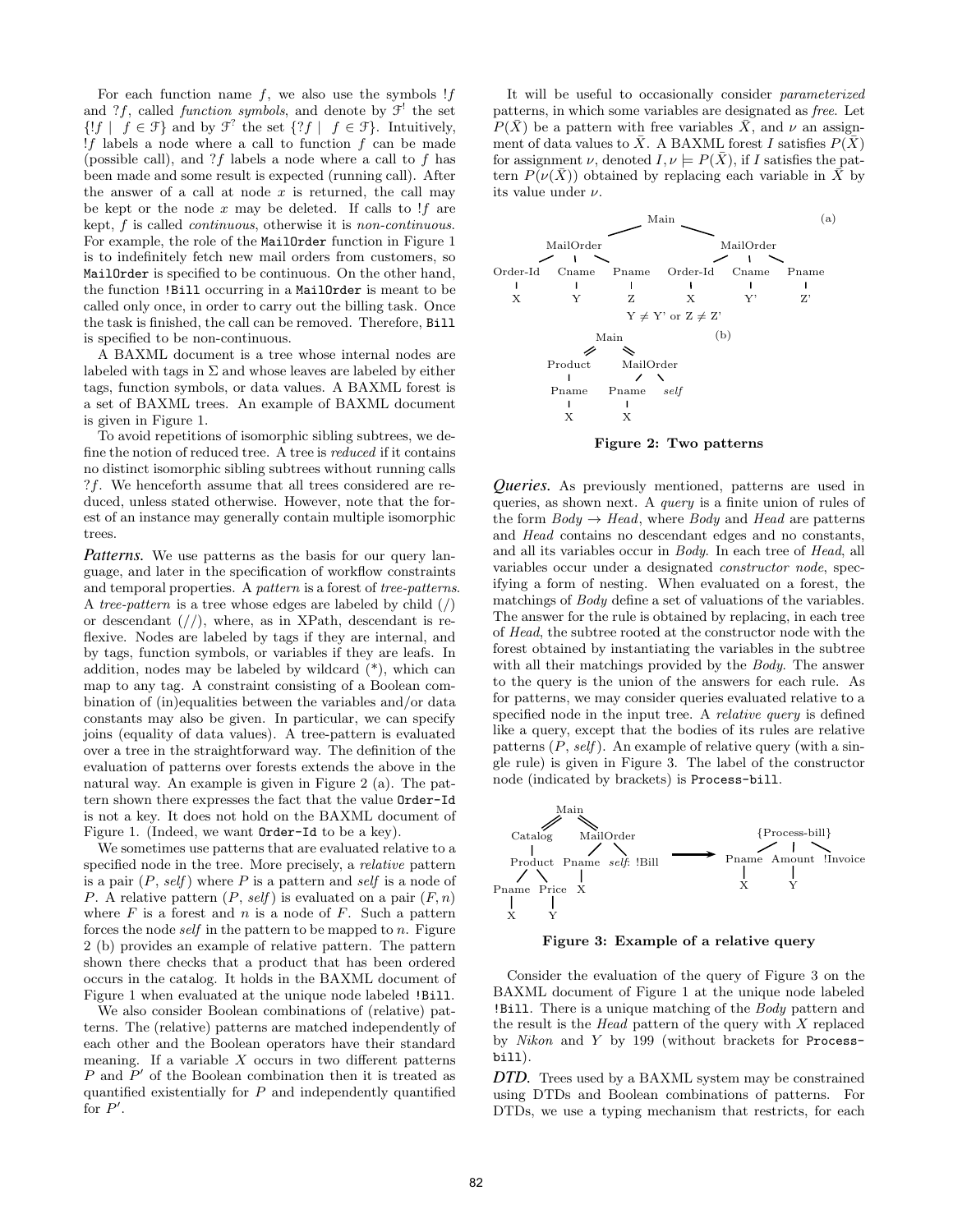

Figure 1: A BAXML document.

tag  $a \in \Sigma$ , the labels of children that a-nodes may have. As our trees are unordered we use Boolean combinations of statements of the form  $|b| \geq k$  for  $b \in \Sigma \cup \mathcal{F}^! \cup \mathcal{F}^? \cup \{dom\}$ and  $k$  a non-negative integer. Validity of trees and of forests relative to a DTD is defined in the standard way.

*Schemas and instances.* A BAXML schema S is a tuple  $(\Phi_{\text{int}}, \Phi_{\text{ext}}, \Delta)$  where (i) the set  $\Phi_{\text{int}}$  contains a finite set of internal function specifications, (ii) the set  $\Phi_{\text{ext}}$  contains a finite set of external function specifications, and (iii)  $\Delta$ provides static constraints on instances of the schema. It consists of a DTD and a Boolean combination of patterns. For instance, the negation of the pattern in Figure 2 (b) states that Order-Id uniquely determines the mail order.

We next detail  $\Phi_{int}$  and  $\Phi_{ext}$ . For each  $f \in \mathcal{F}$ , let  $a_f$  be a new distinct label in Σ. Intuitively,  $a_f$  will be the root of a subtree where a call to  $f$  is being evaluated. (This subtree may be seen as a task initiated by the function call.) The specification of a function f of  $\Phi_{int}$  indicates whether f is continuous or not, provides its argument query (a relative query), and return query (a query rooted at  $a_f$ ). When the argument query is evaluated, self binds to the node at which the call  $!f$  is made. The role of the argument query is to define the argument of a call to  $f$ , which is also the initial state of the task corresponding to f.

Example 1 We continue with our running example. The function Bill used in Figure 1 is specified as follows. It is internal and non-continuous. The argument query is the query in Figure 3. Assuming that Invoice is an external function eventually returning Payment (with product and amount paid) the return guard query of Bill is:



Each function f in  $\Phi_{\text{ext}}$  is specified similarly, except that the return query is missing. In addition, a DTD  $\Delta_f$  constrains the answers returned by  $f$  (the DTD assumes a virtual root under which the answer forest is placed). Intuitively, an external call can return any answer satisfying  $\Delta_f$ at any time, as long as the resulting instance also satisfies the global static constraints  $\Delta$ . For example, MailOrder is external, since its role is to fetch orders from an external user.

An *instance I* over a BAXML schema  $S = (\Phi_{int}, \Phi_{ext}, \Delta)$ is a pair  $(\mathcal{T}, eval)$ , where  $\mathcal{T}$  is a BAXML forest and *eval* an injective function over the set of nodes in  $\mathfrak T$  labeled with  $?f$ for some  $f \in \Phi_{int}$  such that: (i) for each n with label ?f,  $eval(n)$  is a tree in T with root label  $a_f$  (its workspace), and

(ii) every tree in T with root label  $a_f$  is  $eval(n)$  for some n labeled ?f. An instance of S is valid if it satisfies  $\Delta$ .

*Runs.* Let  $I = (\mathcal{T}, eval)$  and  $I' = (\mathcal{T}', eval')$  be instances of a BAXML schema  $S = (\Phi_{int}, \Phi_{ext}, \Delta)$ . The instance I' is a possible next instance of  $I$  iff  $I'$  is obtained from  $I$  by making a function call or by receiving the answer to an existing call. We refer to the latter as an *event*. More precisely, an event is an expression of the form  $!f(F)$  or  $?f(F)$ , where f is a function, and  $F$  is the forest consisting of the argument, resp. answer to the function call. For technical reasons, we also use two special events, init that only generates the initial instance, and block, whose use will be clear shortly. We denote by  $I \vdash_e I'$  the fact that  $I'$  is a possible next instance of  $I$  caused by event  $e$ .

We now provide more details. When a call to  $!f$  is made at node n, the label of n is changed to ?f. If f is internal, we additionally add to the graph of eval the pair  $(n, T')$ where  $T'$  is a tree consisting of a root  $a_f$  connected to the forest that is the result of evaluating the argument query of f on input  $(\mathfrak{T}, n)$ . When an answer to call ?f at node n is received, the trees in the answer are added as siblings of  $n$ , and  $n$  is deleted (if  $f$  is non-continuous) or its label is reset to  $!f$  (if  $f$  is continuous). If  $f$  is external, its answer is a forest satisfying  $\Delta_f$ . If f is internal, the answer can be returned only if  $eval(n)$  contains no running calls ?g, in which case the answer consists of the result of evaluating the return query of f on eval(n), after which  $(n, eval(n))$  is removed from the graph of eval.

Figure 4 shows a possible next instance for the instance of Figure 1 after an internal call has been made to !Bill. Recall the specification of Bill from Example 1. As !Bill is an internal call, the subtree  $a_{Bill}$  contains the result of the query defining !Bill (see Figure 3). The dotted arrow indicates the function eval.

We will typically be interested in runs of such systems. An initial instance of schema  $S$  is an instance of  $S$  consisting of a single tree whose root is not a function call and for which there is no running call. For runs, we use a variation of the model of  $[5]$ . A *prerun* of a schema S is a finite sequence  $\{(I_i, e_i)\}_{0 \leq i \leq n}$ , such that (i) for each i,  $I_i$  satisfies the static constraints  $\Delta$ , (ii)  $e_0 = init$ , and (iii) for each  $i > 0$ ,  $I_{i-1} \vdash_{e_i}$ I<sub>i</sub>. A run is an infinite sequence  $\rho = \{(I_i, e_i)\}_{i \geq 0}$  such that:

nonblocking each finite prefix of  $\rho$  is a prerun of S, or

**blocking** there is a finite prefix  $(I_0, e_0), ..., (I_n, e_n)$  of  $\rho$  that is a maximal prerun<sup>2</sup> of S; and for each  $i > n$ ,  $I_i = I_n$ and  $e_i = block$ .

<sup>&</sup>lt;sup>2</sup>There is no  $(I',e')$  for which  $(I_0,e_0),..., (I_n,e_n)(I',e')$  is a prerun of S.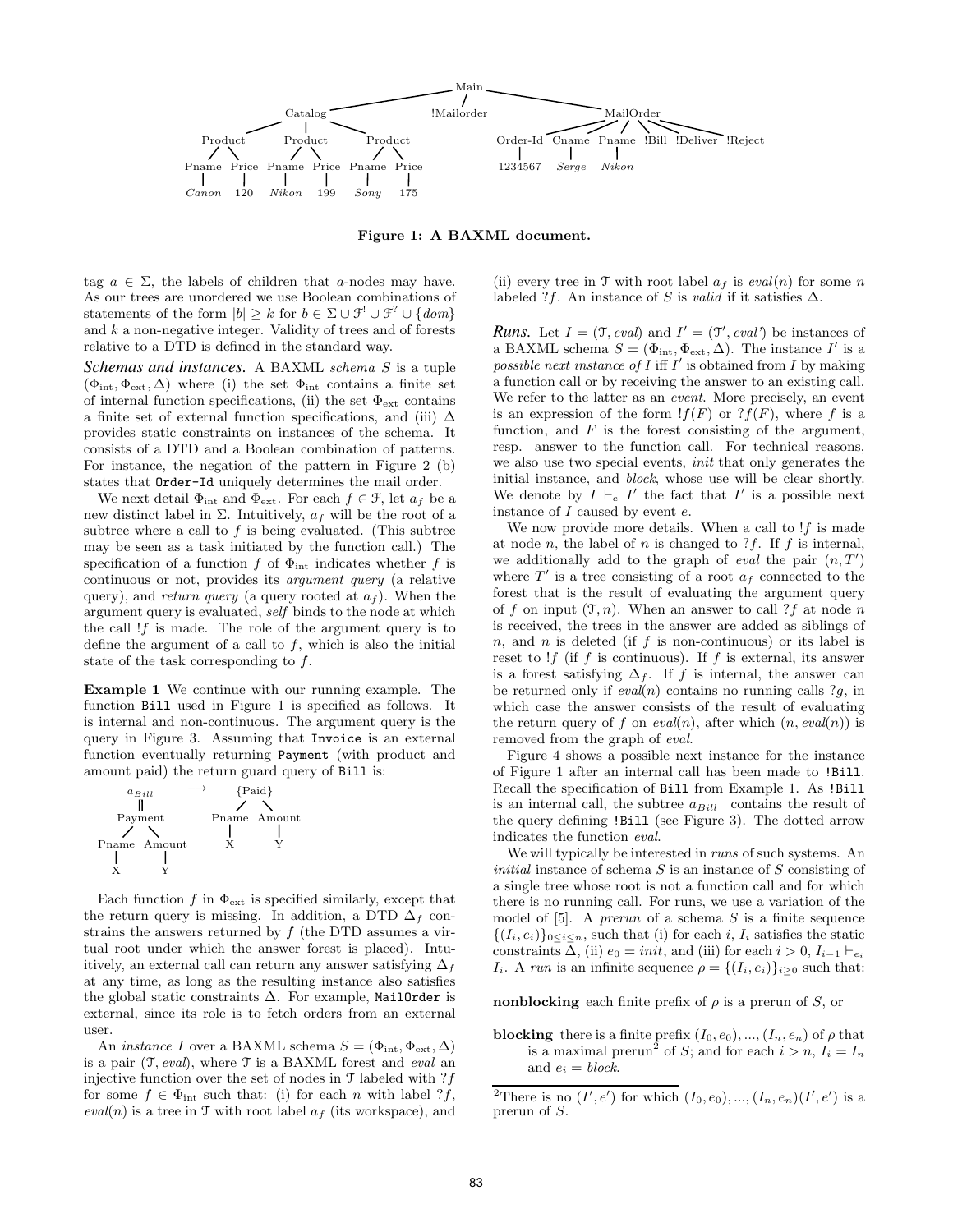

Figure 4: An instance with an eval link

Thus, we force all runs to be infinite by repeating forever a blocking instance from which no legal transition is possible, if such an instance is reached.

#### *Semantics with and without aborts*

We next discuss a subtle difference between the semantics adopted here and that of [5]. According to our semantics, if a prerun reaches an instance from which every transition leads to a violation of the static constraints, the prerun blocks forever in that instance, generating a blocking run. In contrast, the semantics of [5] allows blocking runs only if no transition exists at all (whether leading to a valid instance or not). If there are possible transitions but they all lead to constraint violations, the prerun is discarded. Intuitively, this amounts to aborting the run. We refer to this as the semantics of runs with aborts, and to the one we follow in this paper as the semantics of runs *(without aborts)*. Note that in our semantics, every prerun is extensible to a (possibly blocking) run, whereas this is not the case in the semantics with aborts. Furthermore, as shown next, in the semantics with aborts it is undecidable if a given prerun can be extended to an infinite run. This is a main motivation for our choice of the semantics without aborts.

THEOREM 2. Let S be a BAXML schema and  $\rho$  a prerun of S. Under the semantics with aborts, it is undecidable whether  $\rho$  is the prefix of a run of S. Furthermore, this remains undecidable even for nonrecursive<sup>3</sup> DTDs.

The proof for arbitrary DTDs is trivial by the undecidability of satisfiability of static constraints. The proof for nonrecursive DTDs is by reduction of the implication problem for functional and inclusion dependencies (FDs and IDs), known to be undecidable (see [4]).

## **4. WORKFLOW CONSTRAINTS**

In this section, we introduce three ways of enriching the BAXML model with workflow constraints: (i) function call and return guards (yielding the GAXML model), (ii) an automaton model, and (iii) temporal constraints. Each corresponds to a very natural way of expressing constraints on the evolution of a system. We study and compare these mechanisms in the next sections.

We begin by considering an abstract notion of workflow constraint. A workflow constraint W over a BAXML schema S is a prefix-closed property of preruns of S. For a prerun  $\rho$  of S, we denote by  $\rho \models W$  the fact that  $\rho$  satisfies W. We denote by  $S|W$  the workflow specification defined by S constrained by W. A run of  $S|W$  is an infinite sequence  $\rho = \{ (I_i, e_i) \}_{i \geq 0}$  such that:

- nonblocking each finite prefix of  $\rho$  is a prerun of S that satisfies W.
- **blocking** there is a finite prefix  $(I_0, e_0), ..., (I_n, e_n)$  of  $\rho$  that is a maximal prerun of  $S$  satisfying  $W$ ; and for each  $i > n$ ,  $I_i = I_n$  and  $e_i = block$ .

Observe that nonblocking runs of  $S|W$  are particular nonblocking runs of S. Also, a sequence  $\{(I_i, e_i)\}_{i>0}$  may be a blocking run of  $S|W$  but not a blocking run of S. (This is because all transitions that are possible according to S are forbiddent by  $W$ .) The set of runs of  $S|W$  is denoted by  $runs(S|W)$ .

A main goal of the paper is to compare the descriptive power of different formalisms for specifying workflow constraints. To this end, we consider the workflow languages  $G$  (for call guards),  $A$  (for automata), and  $T$  (for temporal formulas), defined next.

*Call and return guards.* Recall the Mail Order example, in which processing an order requires executing some tasks in a desired sequence (order, bill, pay, deliver). Since tasks in BAXML are initiated by function calls, one convenient workflow specification mechanism is to attach guards to function calls. For instance, the guard of !Deliver, shown in Figure 5, might require that the ordered product must have been paid in the correct amount. Similarly, it is useful to control when the answer of an internal function may be returned. This can be done by providing return guards.

Let  $S$  be a BAXML schema. A *guard assignment* over  $S$ is a pair  $\gamma = (\gamma_c, \gamma_r)$ , where:

- $\gamma_c$ , the *call guard* assignment, is a mapping from the functions of S to Boolean combinations of relative patterns over S. A call to f can only be activated if  $\gamma_c(f)$ holds.
- $\gamma_r$ , the return guard assignment, is a mapping from the functions of  $S$  which is *true* for external functions and a Boolean combination of tree patterns rooted at  $a_f$  for each internal function f. The result of a call to f is returned only when  $\gamma_r(f)$  guard is satisfied on its current workspace. Return guards constrain only internal functions.

A prerun  $\rho = (I_0, e_0), ..., (I_n, e_n)$  of S satisfies  $\gamma = (\gamma_c, \gamma_r),$ denoted  $\rho \models \gamma$ , if for each transition  $I_{i-1} \vdash_{e_i} I_i$ , if the transition results from a function call to  $!f$  at node u the guard  $\gamma_c(f)$  holds in  $(I_{i-1}, u)$ , and if the transition results from the return of an internal function call ?f at node u,  $\gamma_r(f)$ holds in  $eval_{i-1}(u)$ . Observe that these constraints involve consecutive instances only.

The set of all guard workflow constraints is denoted G. A GAXML schema is an expression  $S|\gamma$ , for some  $\gamma \in \mathcal{G}$ .

<sup>&</sup>lt;sup>3</sup>A DTD is *recursive* is there is a cycle in the graph that has an edge from tag  $a$  to  $b$  if the DTD allows  $b$  to label a child of a node labeled a.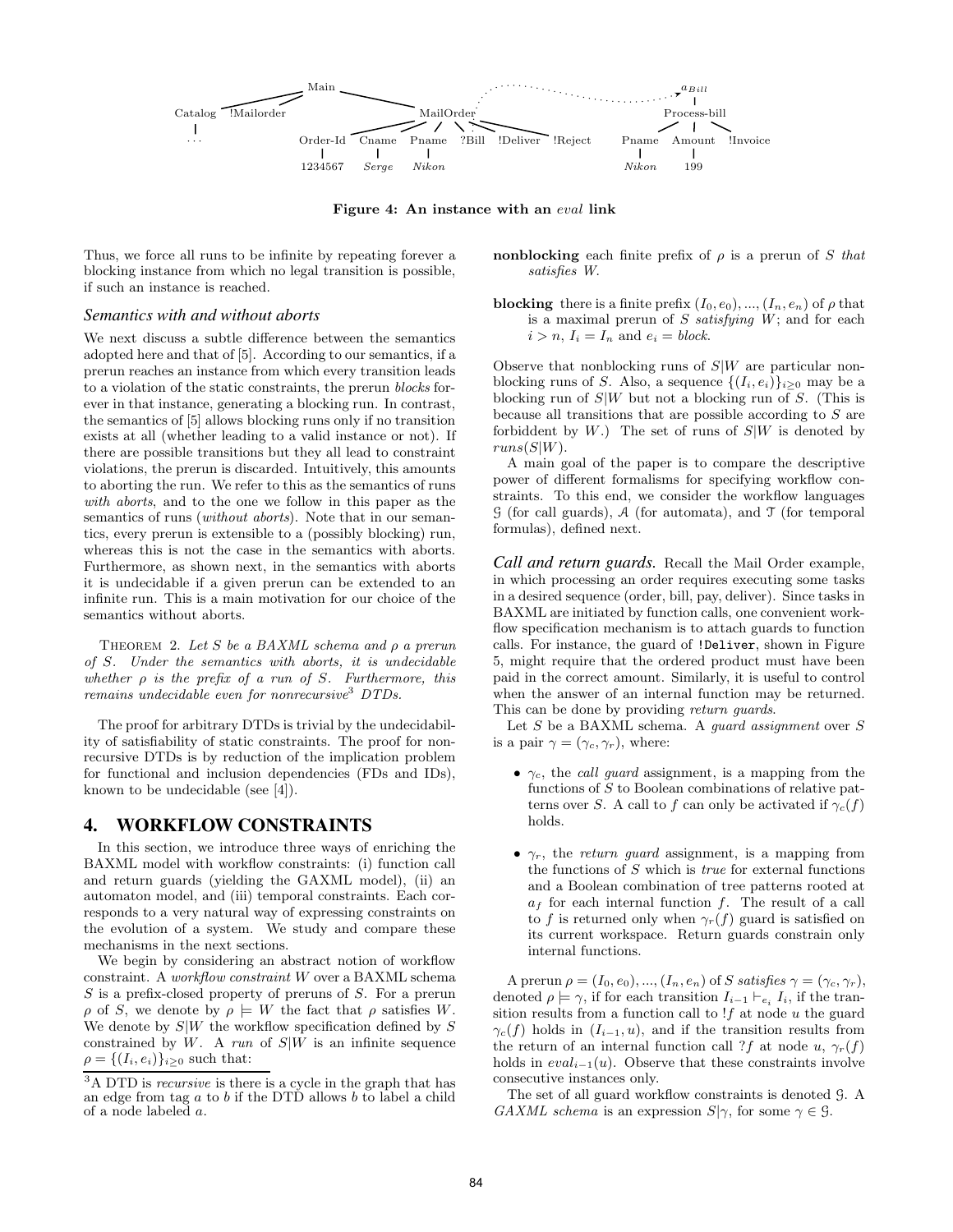Example 3 Figure 5 shows call guards for some functions in the Mail Order example. The call guard of function Bill is given in Figure 2(b) (this checks that the ordered product is available). The call guard of Invoice is true. In the same



Figure 5: Call guards of Reject and Deliver.

example, the return guard of function Bill is:

$$
\prod_{\text{Payment}}^{a_{Bill}}
$$

indicating that payment has been received, so billing is completed.

*Pattern automata.* We next consider workflows based on automata. The states of the automaton are defined using pattern queries. The automaton has no final states, since BAXML (like AXML) does not have a built-in notion of successful computation.

A pattern automaton is a tuple  $(Q, q_{init}, \delta, \Upsilon)$  where:

- Q is a finite set of states,  $q_{init} \in Q$ , and each  $q \in Q$ has an associated set of variables  $\overline{X}_q$ ;
- For each q,  $\Upsilon(q)$  is a Boolean combination of parameterized patterns whose set of free variables equals  $\overline{X}_q$ ;
- the transition function  $\delta$  is a partial function over  $Q \times$ Q; for each  $q, q', \delta(q, q')$  is a Boolean combination of equalities of variables in  $\overline{X}_q$  and  $\overline{X}_{q'}$ .

To simplify the presentation, we assume without loss of generality that  $X_q$  and  $X_{q'}$  have no variables in common.

Let A be the set of pattern automata. An AAXML schema is an expression  $S|A$  for a BAXML schema S and  $A \in$ A. A prerun  $\rho = \{(I_i, e_i)\}_{i \leq n}$  of S satisfies an automaton constraint A, denoted  $\rho \models A$ , if there exists a sequence  $\{(q_i,\nu_i)\}_{i\leq n}$ , where  $q_0 = q_{init}$  and  $\nu_i$  is a valuation of  $X_{q_i}$ , such that for each  $i \leq n$ :

1. 
$$
I_i, \nu_i \models \Upsilon(q_i),
$$
  
\n2.  $\nu_i(\overline{X}_{q_i}) \cup \nu_{i+1}(\overline{X}_{q_{i+1}}) \models \delta(q_i, q_{i+1}).$ 

Intuitively, the state of such an automaton after reading a finite sequence  $\rho$  of instances is a pair  $(q, \nu)$  where  $\nu$  is a valuation of the variables in  $\overline{X}_q$ . Note that the automaton



Figure 6: Example of pattern automaton

is non-deterministic both with respect to the state and the valuation of its variables.

An automaton for our running example is represented in Figure 6. The edges represent the pairs for which  $\delta$  is defined, and the patterns in  $\Upsilon$  check the following:

- $\Upsilon(q_{init})$  checks nothing.
- $\Upsilon(p)(x_1)$  checks that the call to Bill of the MailOrder of  $Order-Id x_1$  has been activated and the product is in the catalog. The calls to Deliver and to Reject are still not activated.
- $\Upsilon(\mathbf{pe})(x_2)$  checks that the call to Bill of the MailOrder of  $Order-Id x_2$  has returned a payment.
- $\Upsilon(d)(x_3)$  checks that the call to Deliver of the MailOrder of  $Order-Id$   $x_3$  is activated and the amount brought by Bill is the same as the price of the item that has been ordered.
- $\Upsilon$ (de)(x<sub>4</sub>) checks that the call to Deliver of the MailOrder of  $Order-Id x_4$  has been returned.
- $\Upsilon(\mathbf{r})(x_5)$  checks that the call to Rejection of the MailOrder of  $Order-Id$   $x_5$  is activated and the amount brought by !Bill is different from the price of the item that has been ordered.
- $\Upsilon(\mathbf{r}\mathbf{e})(x_6)$  checks that the call to Rejection has been returned for the MailOrder of Order-Id  $x_6$ .

We note that in some specification models, such as statecharts [25], states are defined in a hierarchical manner, i.e. entering a state may trigger a more refined state-transition sub-system. Other systems further extend this with recursion [9]. Although not done here, one could extend our formalism to capture such hierarchical or recursive states.

Past-Tree-LTL. Finally, we consider workflow constraints specified using temporal formulas. Intuitively, these state, given a particular history, whether a given transition is allowed. The language is a variant of Tree-LTL [5] using only past LTL operators, that we call Past-Tree-LTL. It is obtained from classical propositional LTL (e.g., see [19]) by interpreting each proposition as a parameterized tree pattern  $P(\bar{X})$  where  $\bar{X}$  is a subset of its variables, designated as global. All global variables are treated as free in the patterns and are quantified existentially at the end. The past temporal operators are  $X^{-1}$  (previously) and S (since), with the standard semantics. Specifically,  $X^{-1}\varphi$  holds for a prerun  $(I_0, e_0) \ldots, (I_n, e_n)$  if  $\varphi$  holds at  $(I_0, e_0) \ldots, (I_{n-1}, e_{n-1}); \varphi S \psi$ holds at  $(I_0, e_0) \ldots, (I_n, e_n)$  if  $\psi$  holds in  $(I_0, e_0) \ldots, (I_j, e_j)$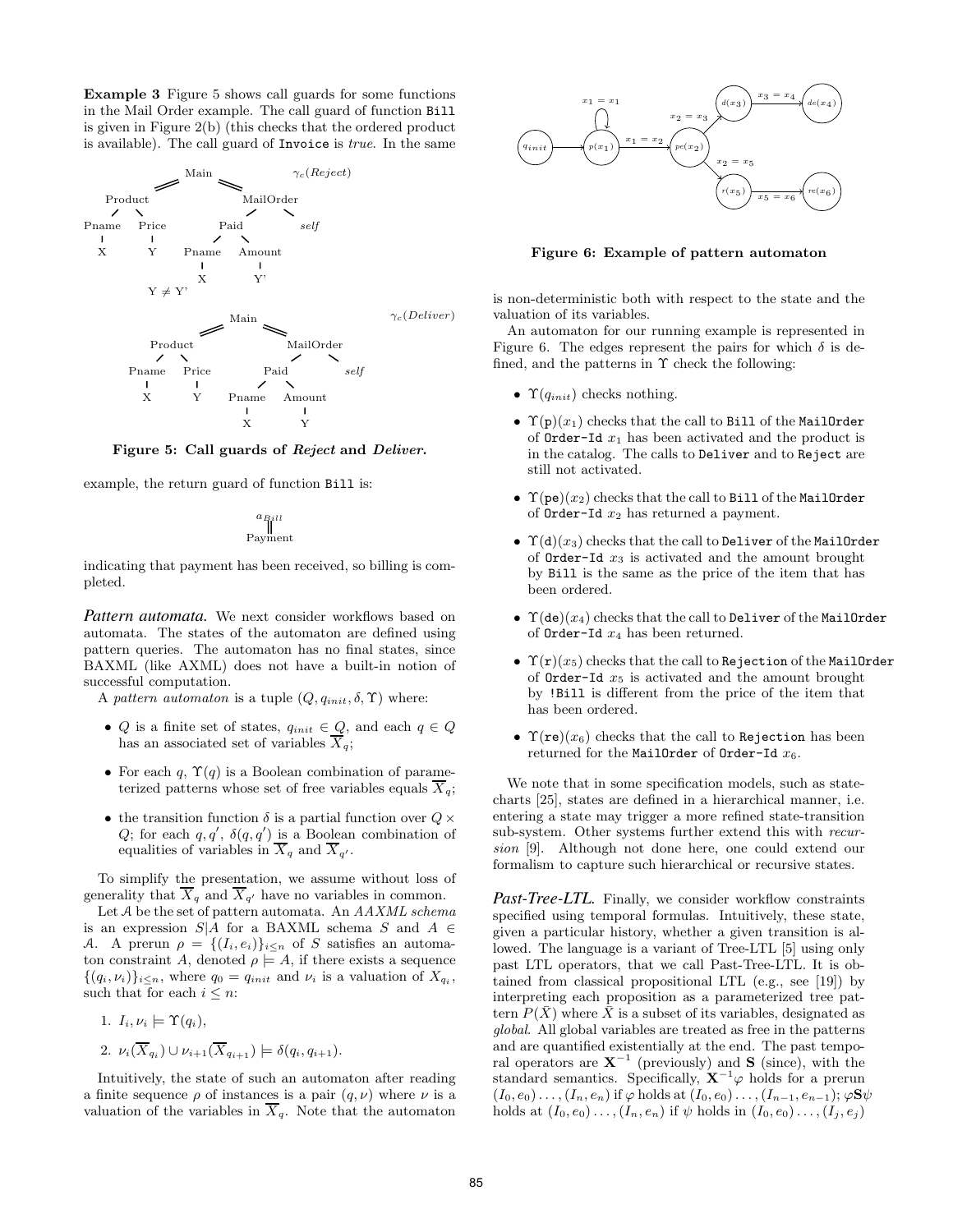for some  $j \leq n$  and  $\varphi$  holds in  $(I_0, e_0) \ldots, (I_k, e_k)$  for every  $k, j \leq k \leq n$ . In summary, a *Past-Tree-LTL formula* is of the form  $\exists \overline{X}\psi(\overline{X})$  where  $\psi$  uses only the temporal operators  $X^{-1}$  and  $S$ , and  $\overline{X}$  is the set of global variables of the parameterized patterns interpreting the propositions. The set of Past-Tree-LTL formulas is denoted T. A TAXML schema is an expression  $S|\theta$  for S a BAXML schema and  $\theta \in \mathcal{T}$ . A prerun  $\rho$  satisfies  $\exists X \psi(X)$  if  $\rho$  satisfies  $\psi(\nu(X))$  for some valuation  $\nu$  of the global variables  $\overline{X}$  in the active domain of ρ.

The choice to existentially quantify the global free variables appears natural for specifying workflow transition constraints. Observe that such variables are quantified universally in the language Tree-LTL of [5], used to specify properties of all runs. However, the model checking approach of [5] is based on checking unsatisfiability of the negation of Tree-LTL formulas, whose global variables then become existentially quantified.

To illustrate Past-Tree-LTL constraints, consider the description of valid transitions in the MailOrder example. This can be specified by a Past-Tree-LTL disjunctive formula. One of its disjuncts is the following:

$$
\exists y \big( \psi_{? \, Bill}(y) \wedge \mathbf{X}^{-1} \psi_{? \, Bill}(y) \wedge \mathbf{X}^{-1} \psi_{\gamma_c(\, Bill)}(y) \big)
$$

stating the existence of an order id  $y$  for which ?Bill is present in the current instance, !Bill is present in the previous instance, and the guard of Bill is true in the previous instance. This is done using appropriate parameterized patterns<sup>4</sup>  $\psi_{?Bill}(y), \psi_{!Bill}(y)$  and  $\psi_{\gamma_c(Bill)}(y)$ .

## *Checking workflow constraints*

The following establishes the complexity of testing workflow constraints.

THEOREM 4. Let  $S|W$  be a fixed workflow schema, for  $W \in \{\mathcal{G}, \mathcal{A}, \mathcal{T}\}\$ , and  $\rho$  a prerun of S. Checking whether  $\rho$ satisfies W can be done in PTIME with respect to  $|\rho|$ .

A more difficult decision problem is checking the existence of a valid transition extending the current prerun. Indeed, this is undecidable even for BAXML schemas with no workflow constraints (with either flavor of the abort semantics). The difficulty arises from the power of external functions. Indeed, without external functions it suffices to test all possible call activations and returns. However, the problem becomes decidable for bounded trees.

Theorem 5. (i) Given a BAXML schema S and a prerun  $ρ$  of  $S$ , it is undecidable whether  $ρ$  is blocking. (ii) Given a BAXML schema S with non-recursive DTD and a prerun  $\rho$  of S, it is decidable whether  $\rho$  is blocking.

## **5. EXPRESSIVENESS**

In this section we compare the expressive power of BAXML, GAXML, AAXML, and TAXML, using the framework developed in Section 2. We begin by comparing the languages relative to views retaining full information about the current BAXML document, that we refer to as identity views. We then consider a more permissive version allowing to hide some of the data and functions, thus providing more leeway for simulations.

#### *Workflow system semantics*

We begin by casting the semantics of BAXML, GAXML, AAXML, and TAXML in terms of the workflow systems described in Section 2. For each specification S (for BAXML) or S|W (for GAXML, AAXML and TAXML), the nodes of the workflow system are the finite prefixes of runs of S or  $S|W$ . The state label for each node is the last instance in the prefix. The root is the empty prerun, denoted  $\Phi$ . There is an edge labeled  $e$  from node  $\nu$  to  $\nu'$  if  $\nu'$  extends  $\nu$  with a single instance by event e that is a function call or the return of a such a call. Note that the infinite paths in the tree starting from  $\Phi$  correspond to the runs of  $S|W$ . Because of the semantics of blocking runs, each path is extensible to an infinite path.

Note that there are alternative choice of workflow system semantics, and different goals may require different choices. For example, for AAXML it may be natural to retain in the state, information on the current state of the associated automaton together with the valuation of its parameters. This would simplify defining views where such states are included in the observables.

#### *Comparison with identity views*

We first compare BAXML, GAXML, AAXML, and TAXML relative to the identity view on the states and events of the workflow system (denoted *id*), thus preserving full information on the system. Observe that if a language  $W_2$  simu*lates*  $W_1$  with respect to  $(id, id)$ , this means that for each  $W_1$  in W<sub>1</sub>, there exists  $W_2$  in W<sub>2</sub>, such that  $W_1 \sim W_2$ , i.e.,  $W_1$  and  $W_2$  have exactly the same runs. So, this is a very strong requirement. Note also, that since id is the most refined possible view of a workflow system, existence of simulation with respect to id would imply, by Lemma 1, the existence of simulation with respect to any coarser view. Unfortunately (but not surprisingly), the three extensions of BAXML models are incomparable relative to the identity view.

Theorem 6. The workflow languages GAXML, AAXML and TAXML are incomparable relative to  $\hookrightarrow_{(id,id)}$ .

#### *Comparison with projection views*

Given the negative result of Theorem 6, we next consider simulation relative to views allowing more leeway in the simulating system. Specifically, the view remains the identity on the simulated system, but allows the simulating system to use additional data and functions. We refer to the latter as a projection view and denote the class of projection views by  $\pi$ .

Specifically, let S be a BAXML schema and  $\Sigma_0$  and  $\mathbf{F}_0$  be subsets of the tags and functions of  $S$  (the visible symbols) such that, in every instance satisfying the DTD of  $S$ , whenever a node has tag  $a \notin \Sigma_0$ , none of its descendants has a label in  $\Sigma_0$  or in  $\mathbf{F}_0$ . The projection  $\pi_{\Sigma_0,\mathbf{F}_0}([S])$  is defined as follows. For a state  $I$  of  $[S]$  (and for any instance), the projection is obtained by removing all nodes whose label is a tag not in  $\Sigma_0$  or a function not in  $\mathbf{F}_0$  and their descendants. We also remove the workspaces whose corresponding function calls have been projected out. The projection of an event  $!f(F)$  is  $\epsilon$  for  $f \notin \mathbf{F}_0$  and  $!f(\pi_{\Sigma_0,\mathbf{F}_0}(F))$  for  $f \in \mathbf{F}_0$ , and similarly for ? $f(F)$ . The projection view is defined in the same way for BAXML augmented with constraints (GAXML, AAXML, and TAXML).

<sup>&</sup>lt;sup>4</sup>The parametrized pattern formula  $\psi_{\gamma_c(Bill)}(y)$  is obtained by replacing in  $\gamma_c(Bill)$  each label self by !Bill and mapping  $y$  to the Order-Id of the MailOrder to which !Bill belongs.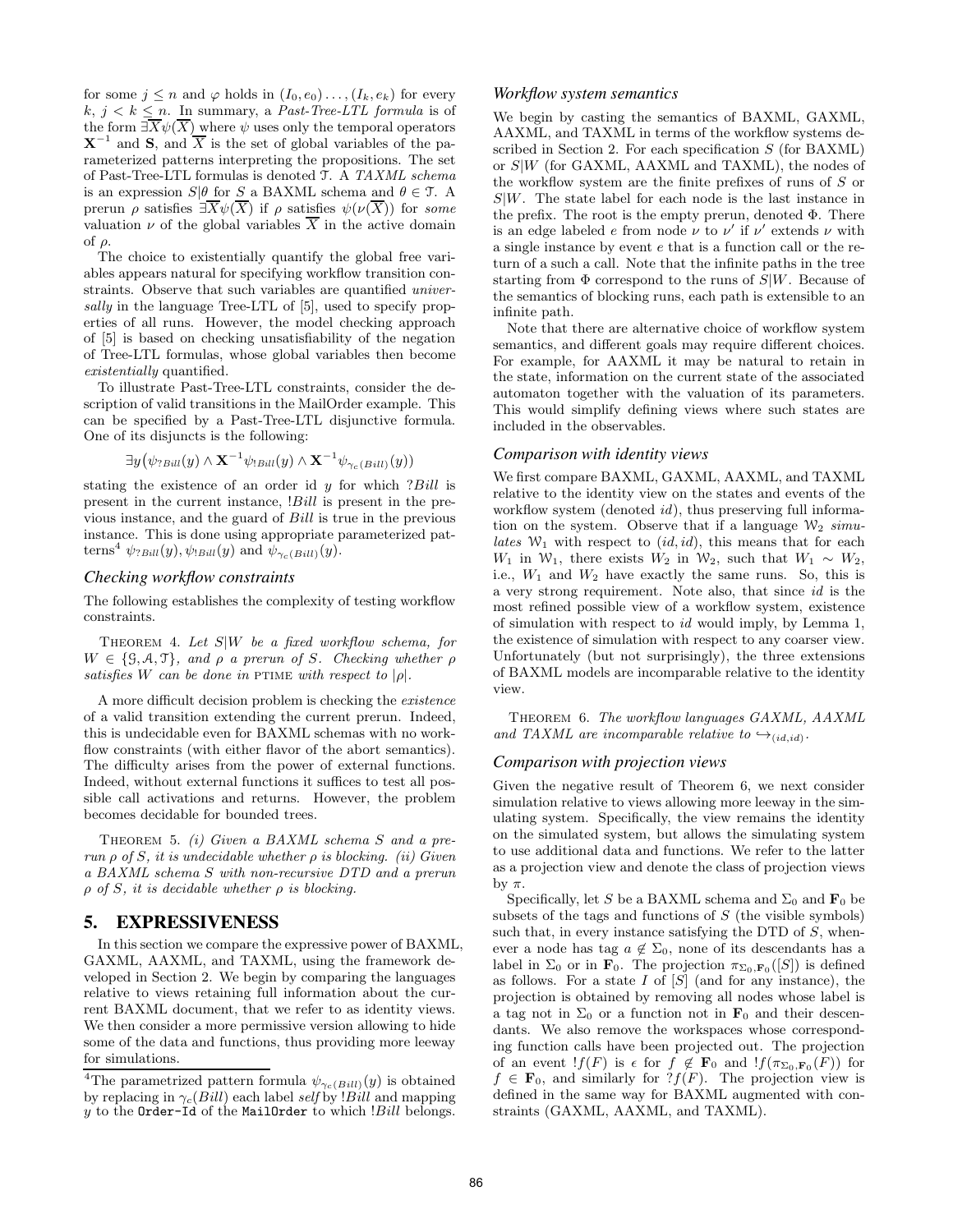| Simulation                                                   | Schema blowup | Instance blowup        | Silent transitions   |
|--------------------------------------------------------------|---------------|------------------------|----------------------|
| $GAXML \hookrightarrow (id,\pi) BAXML$                       | exponential   | linear in instance     | linear in prerun     |
| $AAXMLsib \hookrightarrow_{(id,\pi)} BAXML$                  | exponential   | polynomial in instance | polynomial in prerun |
| $\text{TAXML}^{sib} \hookrightarrow_{(id,\pi)} \text{BAXML}$ | exponential   | polynomial in prerun   | polynomial in prerun |
| TAXML $\hookrightarrow_{(id,\pi)}$ AAXML                     | exponential   | polynomial in prerun   | polynomial in prerun |
| AAXML $\hookrightarrow_{(id,\pi)}$ TAXML                     | polynomial    | polynomial in instance | O(1)                 |

Figure 7: Cost of various simulations from Theorems 7 and 8

Our main result is that, with projection views, the powerful control mechanisms of GAXML can be simulated by BAXML alone. For AAXML and TAXML, we need a minor restriction forbidding the presence of sibling calls to the same external function (this can be enforced by the DTD). We denote these restrictions by  $AAXML^{sib}$  and  $TAXML^{sib}$ .

THEOREM 7.  $W \hookrightarrow_{(id,\pi)} \text{BAXML}$  $for \ W \in \{\text{GAXML}, \text{TAXML}^{sib}, \text{AAXML}^{sib}\}.$ 

Since BAXML is included in GAXML,  $TAXML^{sib}$ , and  $AAXML<sup>sib</sup>$ , it follows that the four languages can simulate each other relative to projection views.

For AAXML and TAXML, we have the following.

THEOREM 8.  $AAXML \hookrightarrow_{(id,\pi)} TAXML$  and  $TAXML \hookrightarrow_{(id,\pi)} AAXML$ .

The proofs of the above results (omitted) provide insight into the simulations of the four languages by each other, and in particular into the power of imposing control using static constraints. In terms of the cost of each simulation, several parameters can be considered: (i) the blowup in the schema size, (ii) the blowup in the instance size, (iii) the number of silent transitions needed to simulate a single transition. For the simulations considered here, the blowup in the schema size varies from polynomial to exponential, the blowup in the instance size from polynomial with respect to the instance to polynomial with respect to the entire prerun, and the number of silent transitions from constant to polynomial in the prerun (for fixed schemas). The costs for various simulations are spelled out in more detail in Figure 7.

The difficulty of simulating AAXML and TAXML with sibling external function calls by BAXML (or GAXML) lies in the fact that the constraints of AAXML and TAXML must be checked after every transition, and GAXML cannot prevent multiple returns from sibling external function calls that skip validity checks. Indeed, as shown below, this difficulty cannot be circumvented.

THEOREM 9. W  $\not\leftrightarrow_{(id,\pi)} GAXML$  $for W \in \{TAXML, AAXML\}.$ 

#### *Comparison with coarser views*

Theorem 7 shows that BAXML, GAXML, TAXML<sup>sib</sup> and  ${\rm AAXML}^{sib}$  can simulate each other relative to projection views. This result turns out to be quite powerful. Indeed, by Lemma 1 it implies that the simulation results can be extended to any views that are coarser than such views. For example, one may wish to focus on the sequence of events (function calls and returns, together with their arguments), ignoring state information. This information can be captured by composing the views in id and  $\pi$  with a view V

that is the identity on events and maps every state to a fixed constant. By Lemma 1, BAXML, GAXML, TAXML<sup>sib</sup> and AAXML<sup>sib</sup> can simulate each other relative to  $(id \circ V, \pi \circ V)$ . Similar remarks apply to TAXML and AAXML.

Conversely, one may be interested in observing certain characteristics of the states in the tree of runs, ignoring event information. Once again, this can be captured by coarser views than  $(id, \pi)$  so the four languages can simulate each other relative to such views.

## **6. BAXML AND TUPLE ARTIFACTS**

In the previous section, we compared the expressiveness of several workflow languages centered around the common core provided by BAXML. In this section, we illustrate how views can be used to reconcile models that are otherwise incomparable. For this, we use the views framework to compare BAXML workflows with tuple artifacts workflows, a variant of IBM's Business Artifacts, which uses relational databases as its underlying model. The main result is that BAXML can simulate tuple artifacts. Indeed, tuple artifacts can be seen as views of BAXML. We will also see that tuple artifacts cannot simulate BAXML even with respect to coarse views retaining just the traces of service and function calls.

We first review informally the tuple artifact model, as presented in [16] (see Appendix for the formal definition). We denote the model by TA. We assume an infinite data domain D. An artifact system consists of a set of artifacts and a set of services acting on the artifacts. An artifact consists of an artifact tuple and a set of state relations. In addition, an artifact system has an underlying database shared by all artifacts and services, that is fixed throughout a run of the system.

Each service causes a modification of one or several current artifacts. Intuitively, the focus is on the evolution of the artifact tuples, while the state relations are used to carry auxiliary information needed by the services. A service consists of the following:

- a pre-condition, which is an FO formula on the set of artifacts of the system and the underlying database;
- a post-condition, which is an FO formula on the set of artifacts and the database, defining, for each artifact tuple, the values allowed in the next instance; free variables range over the infinite domain  $D$ , so may take new values not present in the current instance;
- for each state relation, two FO formulas defining the sets of tuples to be inserted and deleted from the state. The formulas take as input the current artifact instance and the database, and are interpreted with active domain semantics. Thus, their result is always finite.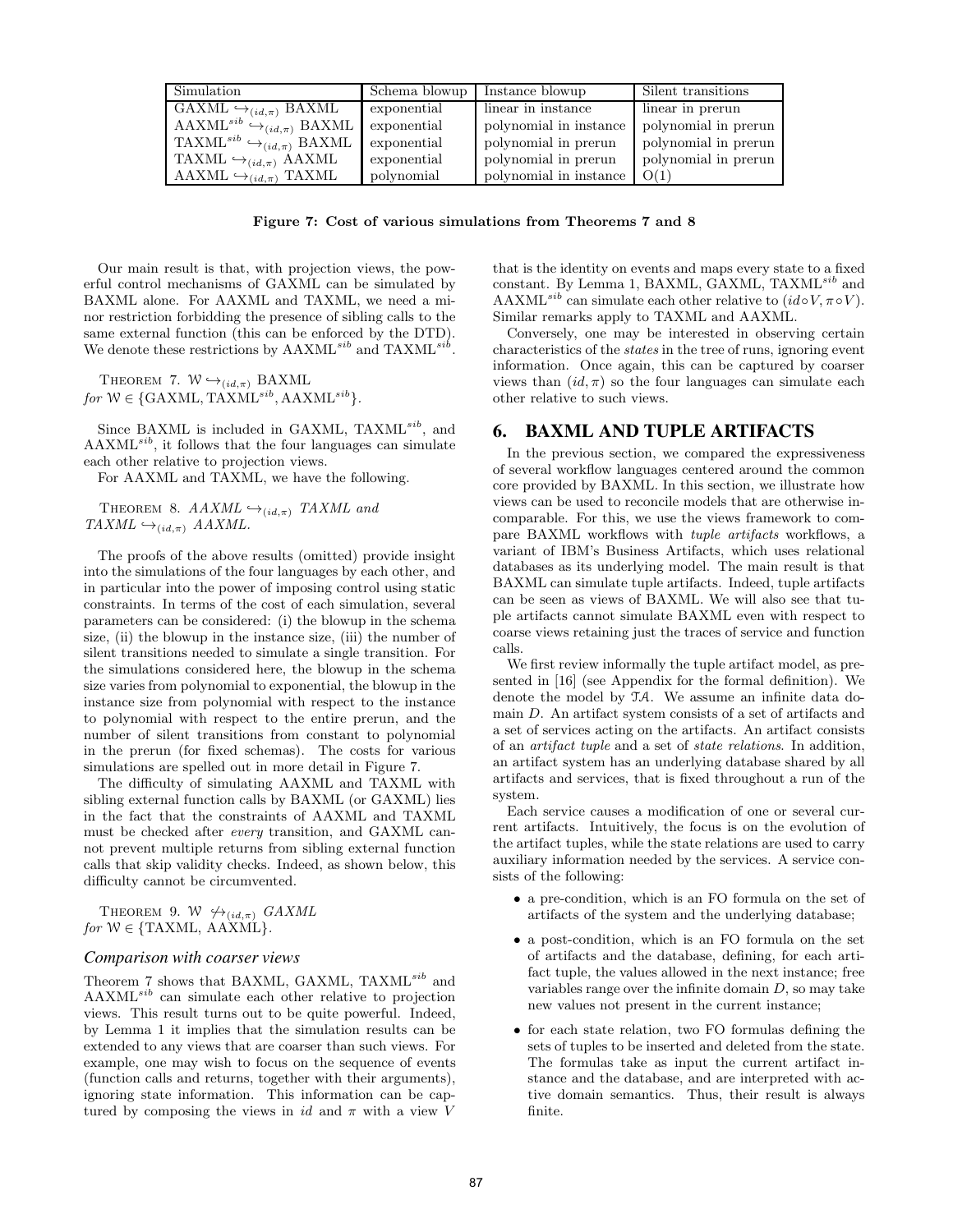Services are applied non-deterministically. At any given time, a service can be applied to the current instance if its pre-condition holds and if the post-condition is satisfiable. Thus, there are two forms of non-determinism in a transition: one stemming from the choice of service, and another from the choice of values for the next artifact tuples, from among those satisfying the post-condition. A run of an artifact system is a sequence of consecutive instances together with the name of the service applied at each transition. (For initial instance, we take any instance whose artifact states are empty.) As for BAXML, blocking runs are extended by repeating forever the last configuration, with the corresponding transitions labeled by the special event *block*. See [16] for a detailed example of an artifact system.

In order to simulate TA with BAXML, we must define views that render the two compatible. For TA, we simply take the identity views id. For BAXML, we consider schemas of a special form, that represent the artifact tuples and relations (states and database) of  $TA$ . A relation R with attributes  $A_1 \ldots A_m$  is naturally represented in BAXML by a subtree rooted at  $R$ , satisfying the DTD:

$$
\begin{array}{ccc} R & \rightarrow & |twp_R| \geq 0 \\ tup_R & \rightarrow & \wedge_{i=1}^{m}|A_i| = 1 \\ A_i & \rightarrow & |dom| = 1 \end{array}
$$

We will have to record several instances of a state relation R. To distinguish the current one, it will be adorned by a function call !current just placed under its root, i.e., an R-labeled node. Artifact tuples are handled similarly. Each service of the artifact system is modeled in BAXML by a corresponding function with the same name. The call of a service is captured in BAXML by a call to the corresponding function. Given a BAXML instance as described, the view is defined as follows. On states of the BAXML workflow system, the view maps the subtrees representing database and state relations, and artifact tuples, to the corresponding relations and tuples. Events consisting of activations of functions corresponding to services are mapped to the corresponding service name, and all others are mapped to  $\epsilon$ . We denote this class of views by  $\mathcal{V}_{\mathcal{TA}}$ . The main result is the following.

THEOREM 10.  $\mathcal{TA} \hookrightarrow_{(\text{id},\mathcal{V}_{\tau,4})} BAXML$ .

Thus, BAXML can simulate TA. In fact, since the view used for TA is the identity, tuple artifacts themselves can be seen as views of BAXML systems. The simulation yields a BAXML schema polynomial in the TA schema, BAXML instances polynomial in the TA instances, and polynomially many silent transitions (with respect to the current instance), to simulate in BAXML one transition of TA.

Conversely, we will show that, in a strong sense, TA cannot effectively simulate BAXML. We use coarse views that retain just the names of function calls in BAXML and of service calls in TA (modulo a projection). Such views are natural because the traces of function and service calls largely capture the sequencing of events central to workflows. We will prove a strong negative result for such views. Intuitively, the problem in simulating BAXML with TA is due to the fact that BAXML can read a large structure (for example an entire relation represented as an XML document) by a single function call. On the other hand, tuple artifacts can only read one tuple at a time, so the simulation requires a loop. This loop may lead to an infinite sequence of  $\epsilon$ transitions (imagine a denial-of-service attack in which the attacker keeps sending new tuples). But if no such sequence of  $\epsilon$ -transitions occurs in the BAXML system, this is not a correct simulation.

More precisely, the views we use are defined as follows:

- states for both BAXML and TA, all states are mapped to a constant state (so all information about the states is lost);
- events for BAXML, active calls ?g are mapped to  $\epsilon$  and calls !g are mapped to g or to  $\epsilon$  (so some function calls can be hidden); for  $TA$ , a service  $\sigma$  is mapped to  $\sigma$  or to  $\epsilon$  (so again, some services can be hidden).

We denote the above class of views of BAXML systems by  $\mathcal{V}_{\text{fun}}$  and of  $\mathcal{TA}$  systems by  $\mathcal{V}_{\text{serv}}$ .

Recall that the definition of simulation does not require effective construction of the simulating schema (even though all our positive simulation results are constructive). We can show that one cannot effectively construct a TA specification simulating a given BAXML schema, with respect to the above views.

THEOREM 11. There is no algorithm that, given as input a BAXML schema  $W_1$  and a view  $V_1 \in \mathcal{V}_{\text{fun}}$  produces a TA schema  $W_2$  with a view  $V_2 \in \mathcal{V}_{\text{serv}}$  such that  $V_1([W_1]) \sim$  $V_2([W_2])$ . Moreover, this holds even for BAXML schemas of bounded depth.

The proof (using only BAXML schemas of bounded depth) relies on the undecidability of implication for FDs and IDs.

REMARK 2. By Lemma 1 (applied to effective simulations), the negative result of Theorem 11 extends to any views that expose more information than those above.

# **7. CONCLUSION**

This paper makes a dual contribution. First, it proposes a flexible framework for comparing distinct workflow models by means of views extracting a common set of observable states and events, and a natural notion of simulation. Second, it uses this framework to compare concrete languages capturing some of the main workflow specification paradigms: automata, temporal constraints, and pre-andpost conditions. These were first investigated using as a common core BAXML, where the integration of XML and embedded function calls allows to naturally support a wide range of data-centered tasks. We proved the surprising result that the static constraints of BAXML are alone sufficient to simulate the three apparently much richer workflow specification languages mentioned earlier. Beyond the specifics of the XML-based model, the results provide insight into the power of the various workflow specification paradigms, the trade-offs involved in choosing one over another, and the relation to static constraints. Finally, we compared BAXML to tuple artifacts, a variant of IBM's Business Artifact model using relational databases. We showed that BAXML can simulate tuple artifacts whereas the converse is false. To compare these very different models, we used again the views framework to render them compatible. This illustrates the usefulness of the view-based framework to reconcile seemingly incomparable workflow models.